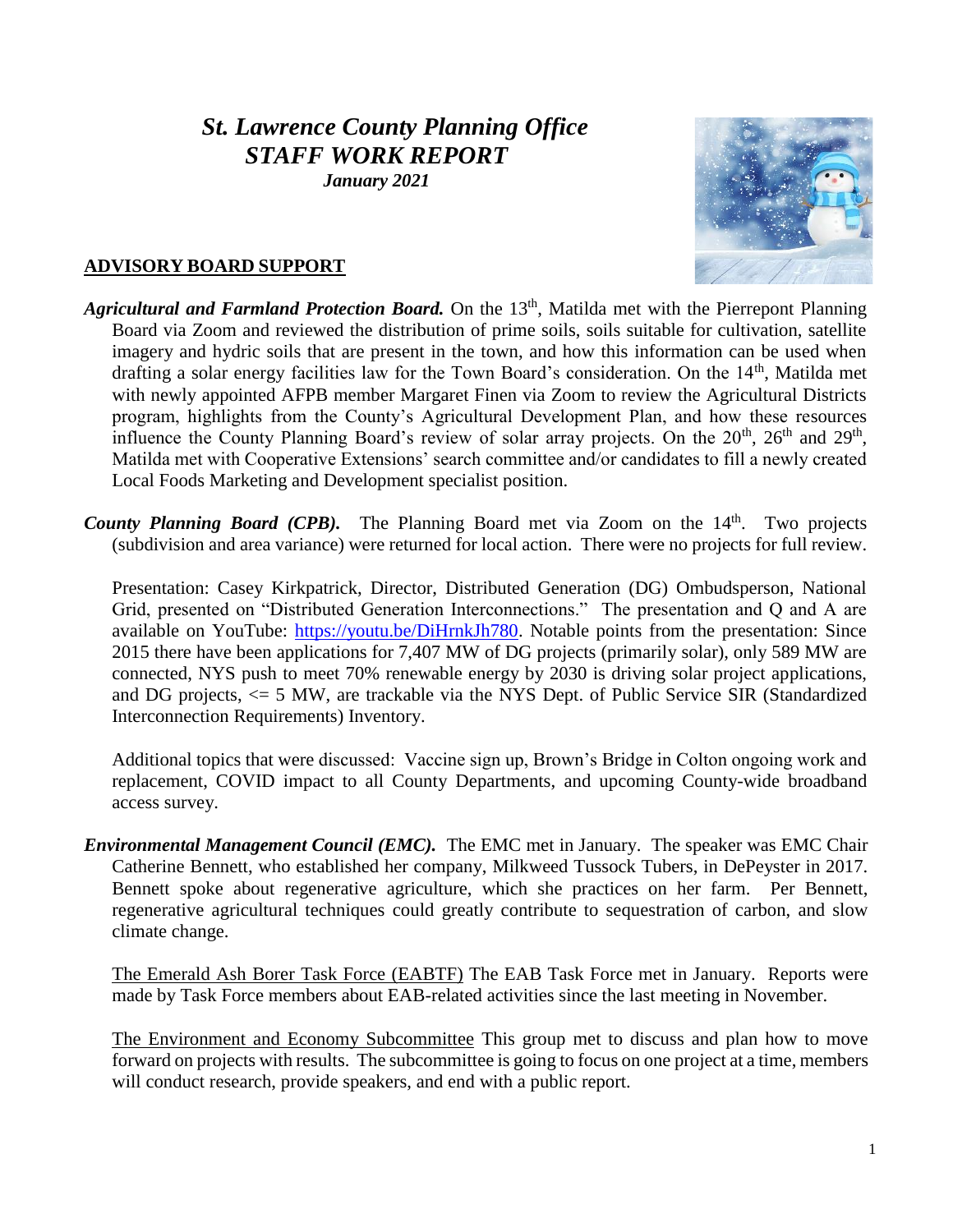*Fair Housing Task Force (FHTF).* The Task Force did not meet in January. The next meeting of the FHTF will be held on Thursday February 18<sup>th</sup>.

#### **BOARD OF LEGISLATORS**

- *Census 2020.* We await release of preliminary data from the 2020 Census. These data will be used to reapportion Congressional districts across the country, and to redistrict NY Assembly and Senate boundaries, and locally to adjust BOL district lines.
- *COVID Response.* Heidi has been spending several days a week in the County's COVID call center, fielding calls from individuals regarding insolation, quarantine and any other question that is COVID related. Staff have also volunteered to assist in County vaccination PODs (Points of Distribution).
- *Jones & Laughlin (J&L) Site.* Staff participated in a technical conference call with DEC on January 28<sup>th</sup>. Mild temperatures have allowed product recovery to continue. Draft ISMP is expected in March.
- *Title VI Coordinator.* The County Planning Director has been selected by the Board of Legislators to be the County's Title VI Coordinator. The County recently passed a Title VI Plan, which safeguards against discrimination in the distribution of federally funded programs. Material on Title VI was distributed to Human Resources for distribution at new employee orientation.
- *Countywide Broadband Assessment.* Staff is working with DANC and a consultant to assess the deficiencies throughout the County. The assessment involves an on-line and paper survey that will go public in February and a physical inspection of broadband infrastructure.

#### **COMMUNITY / ECONOMIC DEVELOPMENT**

- *Community Development Block Grants (CDBG).* The Planning Office administers three open grants: the Septic Tank Replacement Assistance Program (STRAP); the 23<sup>rd</sup> round of the Direct Homeownership Assistance Program, and the third round of its Countywide Housing Rehabilitation Program (CHRP 3). During January, staff submitted to NYS OCR Annual Performance Reports for each of these grants.
- *Lead Hazard Abatement Program*. This \$1 million award from the US Department of Housing and Urban Development (HUD) is providing lead-based paint stabilization, or abatement assistance, to low- and moderate-income households throughout the county. In January, the Planning Office, in consultation with its partners, the North Country Housing Council and the SLC Public Health Dept, continued its Lead Hazard Abatement program.
- *Statement of Interest:* The County issued a Request for Statement of Interest for managing Housing and Community Development initiatives countywide. The statements were due back to the County on January 29<sup>th</sup>. Several County Department Heads will be reviewing the Statements that were received.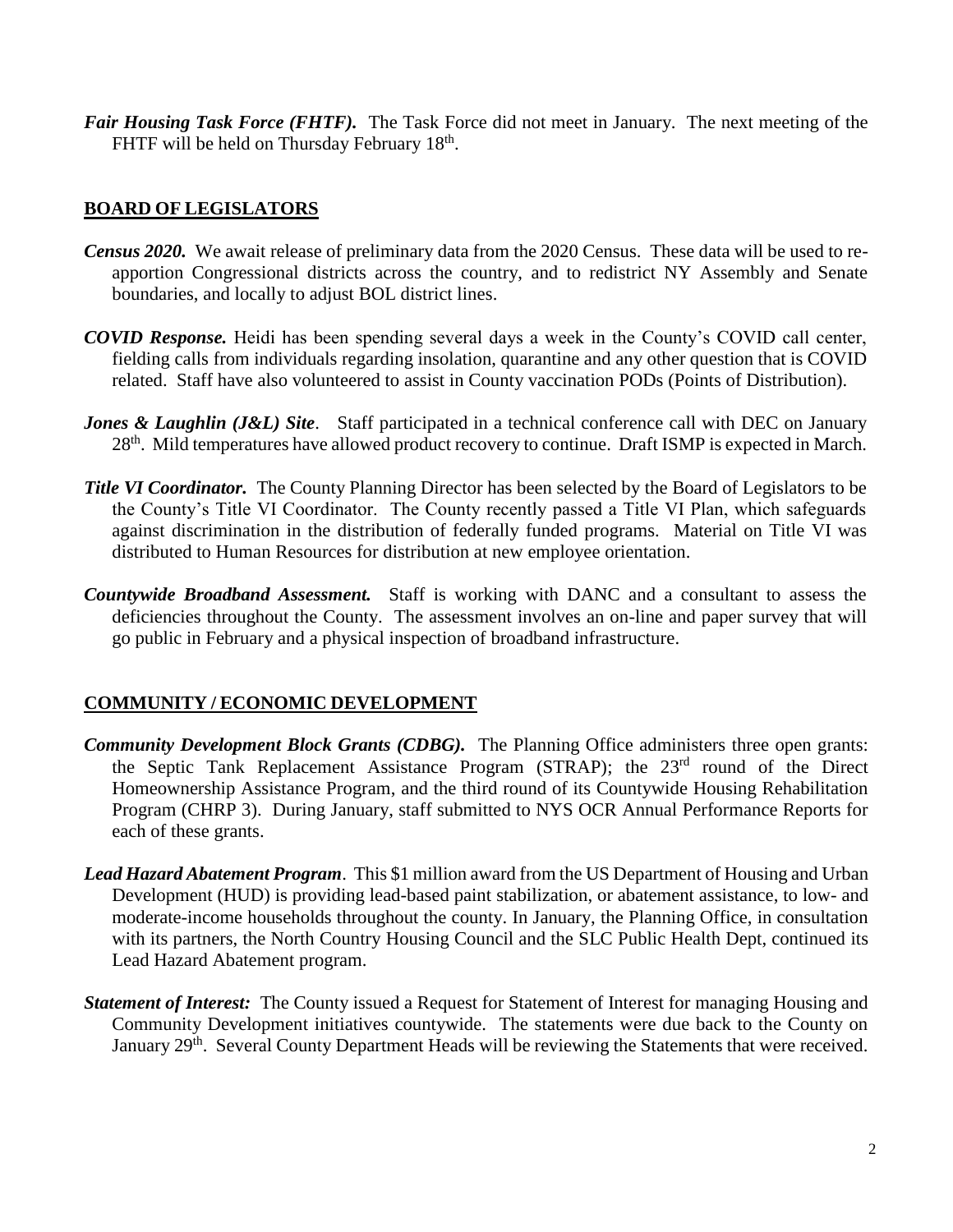## **GEOGRAPHIC INFORMATION SYSTEM**

- *County Enterprise GIS*. Dakota assisted the Emergency Services Department with setting up access to web based mapping.
- *County Mapping Upgrades.* County GIS users will begin to meet once per quarter to discuss best practices for shared GIS resources.
- *COVID19 Mapping.* Since March 31<sup>st</sup>, Dakota and Matilda have prepared daily maps for the County's Public Health Department to track positive, active, and regional cases of COVID-19.
- Parks & Trails New York (PTNY). Staff, Dakota, is working on submitting GIS data to PTNY that highlight recreation trail infrastructure in the County. Data for this project was recently received from the County trails web application and will be submitted during the winter 2021.
- *Public Transportation Bus Routes.* Throughout the second half of January, Matilda updated Public Transit's route maps to indicate which routes are proximate to State, County, Hospital and Pharmacy COVID19 vaccination sites.

## *Staff GIS Production*

- Town of Colton Dept. of Public Works mapping assistance for their roads outside of the Blue Line.
- Emergency Services mapping assistance with search and recovery on Black Lake snowmobile incident.
- COVID vaccine distribution sites mapping for County Administrator.

# **GRANTS**

- *Grants Notice Distribution.* The Grants Notice is distributed to County Department Heads, Legislators, Superintendents of Schools, local municipal officials and approximately 350 additional individuals representing organizations throughout the North Country.
- *Hazard Mitigation Plan, 5-Year Update*. Staff are assisting Emergency Services with the required fiveyear update of the SLC Multi-Jurisdictional All-Hazard Mitigation Plan. County stakeholders participated in a kick-off Zoom meeting on January 14<sup>th</sup>.Staff from Barton & Loguidice to present at February BOL committee meeting.
- *BridgeNY.* NYSDOT announced the 2021 round of BridgeNY; funding is available for up to three bridges and five culverts. Pre-applications for culverts are due April 14 and May 5 for bridges. Final applications are due May 19 for culverts and June 9 for bridges. Staff had initial conversation with highway staff about plans for this funding round. The County secured over \$9.4 million in the last round (2018).